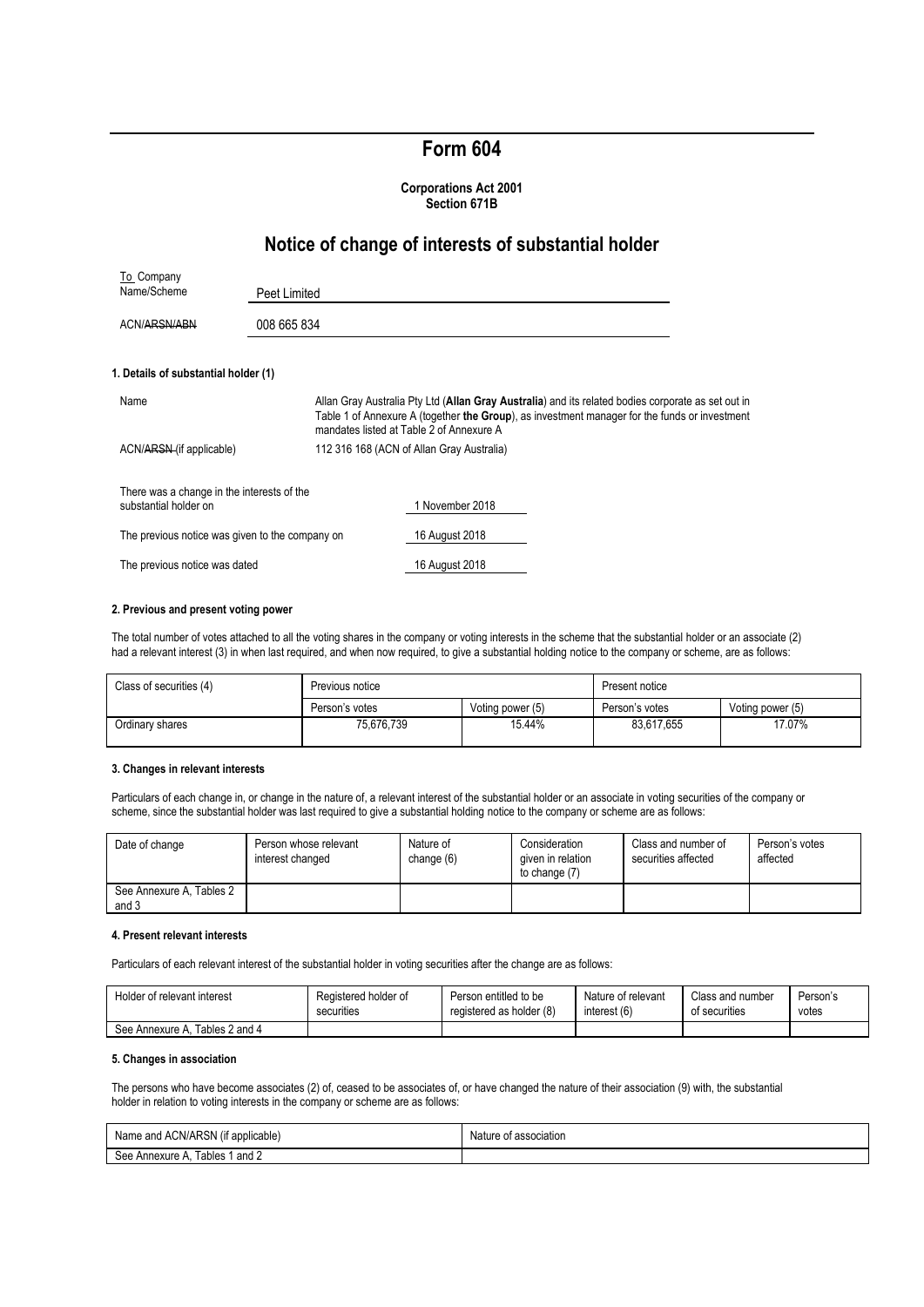#### **6. Addresses**

The addresses of persons named in this form are as follows:

| Name      | Address.                                                                         |
|-----------|----------------------------------------------------------------------------------|
| The Group | C/- Allan Gray Australia, Level 2 Challis House, 4 Martin Place Sydney, NSW 2000 |

## **Signature**

| print name | Eugene Tan | Company Secretary     |
|------------|------------|-----------------------|
| sign here  | ساسترجيه   | Date 05 November 2018 |

#### **DIRECTIONS**

- (1) If there are a number of substantial holders with similar or related relevant interests (eg a corporation and its related corporations, or the manager and trustee of an equity trust), the names could be included in an annexure to the form. If the relevant interests of a group of persons are essentially similar, they may be referred to throughout the form as a specifically named group if the membership of each group, with the names and addresses of members is clearly set out in paragraph 6 of the form.
- (2) See the definition of "associate" in section 9 of the Corporations Act 2001.
- (3) See the definition of "relevant interest" in sections 608 and 671B(7) of the Corporations Act 2001.
- (4) The voting shares of a company constitute one class unless divided into separate classes.
- (5) The person's votes divided by the total votes in the body corporate or scheme multiplied by 100.
- (6) Include details of:
- (a) any relevant agreement or other circumstances because of which the change in relevant interest occurred. If subsection 671B(4) applies, a copy of any document setting out the terms of any relevant agreement, and a statement by the person giving full and accurate details of any contract, scheme or arrangement, must accompany this form, together with a written statement certifying this contract, scheme or arrangement; and
- (b) any qualification of the power of a person to exercise, control the exercise of, or influence the exercise of, the voting powers or disposal of the securities to which the relevant interest relates (indicating clearly the particular securities to which the qualification applies).

See the definition of "relevant agreement" in section 9 of the Corporations Act 2001.

- (7) Details of the consideration must include any and all benefits, money and other, that any person from whom a relevant interest was acquired has, or may, become entitled to receive in relation to that acquisition. Details must be included even if the benefit is conditional on the happening or not of a contingency. Details must be included of any benefit paid on behalf of the substantial holder or its associate in relation to the acquisitions, even if they are not paid directly to the person from whom the relevant interest was acquired.
- (8) If the substantial holder is unable to determine the identity of the person (eg if the relevant interest arises because of an option) write "unknown".
- (9) Give details, if appropriate, of the present association and any change in that association since the last substantial holding notice.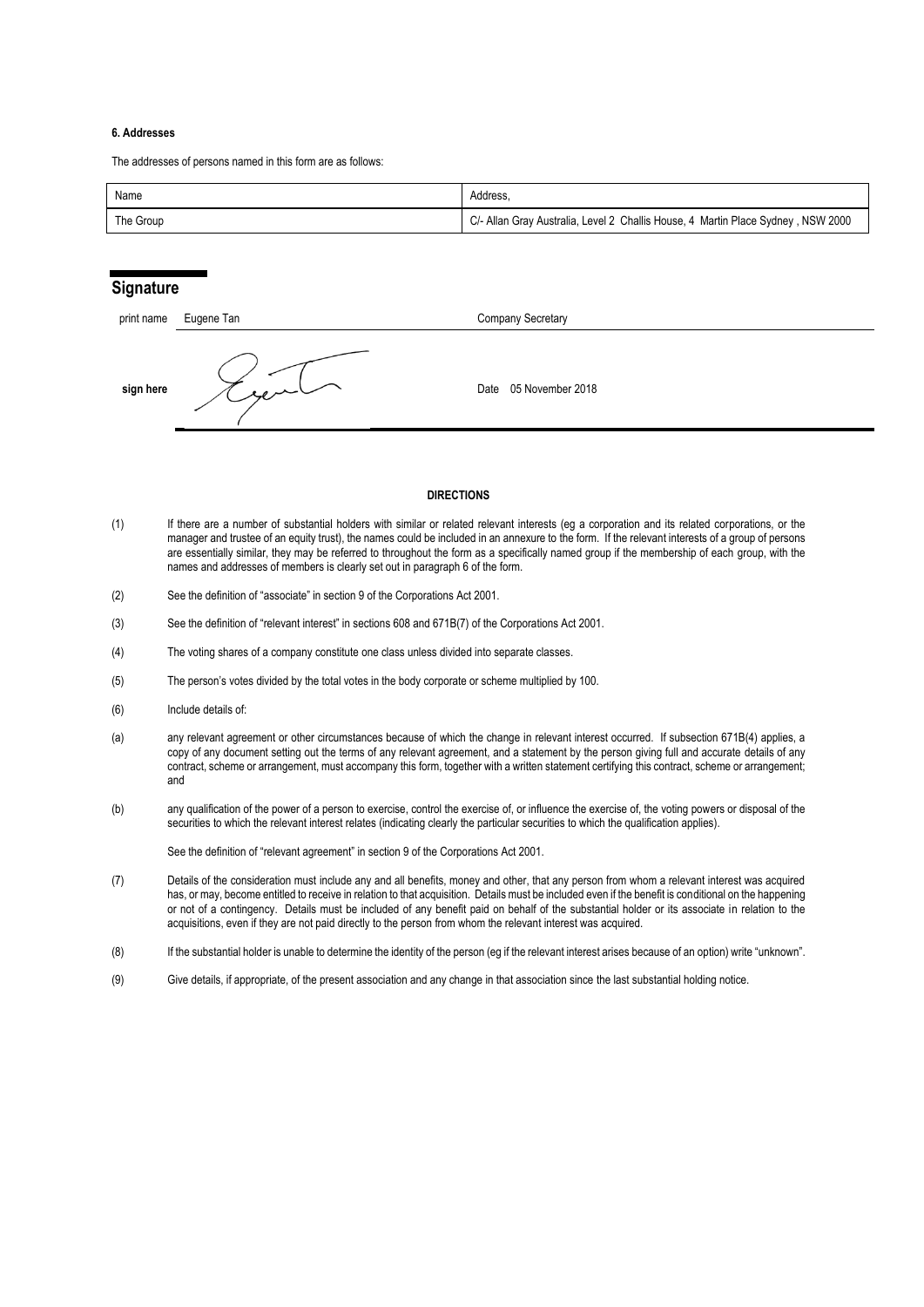### **Peet Limited** THIS IS ANNEXURE A OF 3 PAGES REFERRED TO IN THE ABOVE FORM 604

|            | ----------- |                          |
|------------|-------------|--------------------------|
| Print name | Eugene Tan  | <b>Company Secretary</b> |
| Sign here  |             | Date: 05 November 2018   |

## **Table 1 – Related bodies corporate**

The following entities are associates of Allan Gray Australia Pty Ltd (AGA) and each other by virtue of being related bodies corporate.<br>Orbis Allan Gray Limited Critics are associates of Allan Gray Australia Pty Ltd (AGA) Orbis Mansfield Street Properties Ltd Orbis Holdings Limited **Orbis Investment Management (BVI)** Limited (OIMLBVI) Orbis Investment Management Limited (OIML) Crbis Investment Advisory Pty Limited<br>
Orbis Asset Management Limited (OAML) Allan Gray (Holdings) Pty Ltd Orbis Asset Management Limited (OAML) Orbis Administration Limited<br>
Orbis Investment Nanagement (Hong Kong) Limited<br>
Orbis Investment Research Limited<br>
Orbis Client Services (Canada) Limited **Orbis Client Services (Canada) Limited Orbis Holdings (UK) Limited** Orbis Investment Management (MIS) Limited<br>Triple Blue Holdings Limited Triple Bluestment Management (Europe) LLP<br>Orbis Investment Management (Luxembourg) S.A Pictet Overseas Trust Corporation and Pictet Trustee Company SA Orbis Investment Management Management (Guernsey) S. Allan & Gill Gray Foundation (Guernsey)

**Table 2 - Funds**

| An entity within the Group acts as investment manager for some or all of the assets in the following funds. |  |
|-------------------------------------------------------------------------------------------------------------|--|
|-------------------------------------------------------------------------------------------------------------|--|

| No               | <b>Fund name</b>                                               | Manager    | Code        | <b>Registered holder</b>                                  | Persons entitled to be registered<br>holder                                |
|------------------|----------------------------------------------------------------|------------|-------------|-----------------------------------------------------------|----------------------------------------------------------------------------|
| 1.               | Allan Gray Australia Equity Fund                               | <b>AGA</b> | <b>SMEF</b> | Citibank N.A., Sydney Branch as<br>SMEF's custodian       | Equity Trustees Limited as SMEF's<br>responsible entity                    |
| $\overline{2}$ . | Allan Gray Australia Balanced Fund                             | AGA        | <b>SMBF</b> | Citibank N.A., Hong Kong Branch<br>as SMBF's custodian    | Equity Trustees Limited as SMBF's<br>responsible entity                    |
| 3.               | Allan Gray Australia Stable Fund                               | AGA        | <b>SMSF</b> | Citibank N.A., Sydney Branch as<br>SMSF's custodian       | Equity Trustees Limited as SMSF's<br>responsible entity                    |
| 4.               | Warakirri Australian Equities Pensions<br>and Charities Fund   | AGA        | <b>SMWA</b> | <b>RBC Investor Services Trust as</b><br>SMWA's custodian | Warakirri Asset Management Pty Ltd<br>SMWA's trustee                       |
| 5.               | Morningstar Australian Shares High<br>Alpha Fund               | AGA        | <b>SMIA</b> | JP Morgan Nominees Australia<br>Ltd as SMIA's custodian   | Morningstar Investment Management<br>Australia Limited SMIA's trustee      |
| 6.               | <b>Construction and Building Unions</b><br>Superannuation Fund | <b>AGA</b> | <b>SMCB</b> | JP Morgan Nominees Australia<br>Ltd as SMCB's custodian   | United Super Pty Ltd as SMCB's trustee                                     |
| 7.               | <b>HESTA Superannuation Fund</b>                               | <b>AGA</b> | <b>SMHT</b> | JP Morgan Nominees Australia<br>Ltd as SMHT's custodian   | H.E.S.T. Australia Ltd as SMHT's trustee                                   |
| 8.               | Hostplus Pooled Superannuation<br>Trust                        | AGA        | <b>SMHP</b> | Citibank N.A., Sydney Branch as<br>SMHP's custodian       | Host Plus Pty Itd as SMHP's trustee                                        |
| 9.               | Russell Australian Opportunities Fund                          | AGA        | <b>SMRI</b> | State Street Australia Ltd as<br>SMRI's custodian         | Russell Investment Management Ltd as<br>SMRI's responsible entity          |
| 10.              | MyLifeMyMoney Superannuation<br>Fund                           | AGA        | <b>SMCS</b> | NAB Custodial Services as<br>custodian for SMCS           | CSF Pty Ltd as SMCS's trustee                                              |
| 11.              | Maritime Super                                                 | AGA        | <b>SMMS</b> | NAB Custodial Services as<br>custodian for SMMS           | Maritime Super Pty Ltd as SMMS's<br>trustee                                |
| 12.              | Non-Government Schools<br>Superannuation Fund                  | AGA        | <b>SMNG</b> | State Street Australia Ltd as<br>SMNG's custodian         | Non-Government Schools<br>Superannuation Fund Pty Ltd as<br>SMNG's trustee |
| 13.              | <b>REST Superannuation Fund</b>                                | AGA        | <b>SMRT</b> | State Street Australia Ltd as<br>SMRT's custodian         | Retail Employees Superannuation Pty<br>Ltd as SMRT's trustee               |
| 14.              | <b>Government Employees</b><br>Superannuation Board            | <b>AGA</b> | <b>SMGB</b> | Northern Trust Corporation as<br>SMGB's custodian         | Government Employees Superannuation<br>Board                               |
| 15.              | <b>Statewide Superannuation Trust</b>                          | <b>AGA</b> | <b>SMSW</b> | <b>NAB Custodial Services as</b><br>custodian for SMSW    | Statewide Superannuation Pty Ltd as<br>SMSW's trustee                      |
| 16.              | Orbis Global Equity Fund (Australia<br>Registered)             | OIML       | <b>GAPL</b> | Citibank N.A., Hong Kong Branch,<br>as GAPL's custodian   | Equity Trustees Limited as GAPL's<br>responsible entity                    |
| 17.              | Orbis Emerging Markets Equity Fund<br>(Australia Registered)   | OIML       | <b>EMAF</b> | Citibank N.A., Hong Kong Branch,<br>as EMAF's custodian   | Equity Trustees Limited as EMAF's<br>responsible entity                    |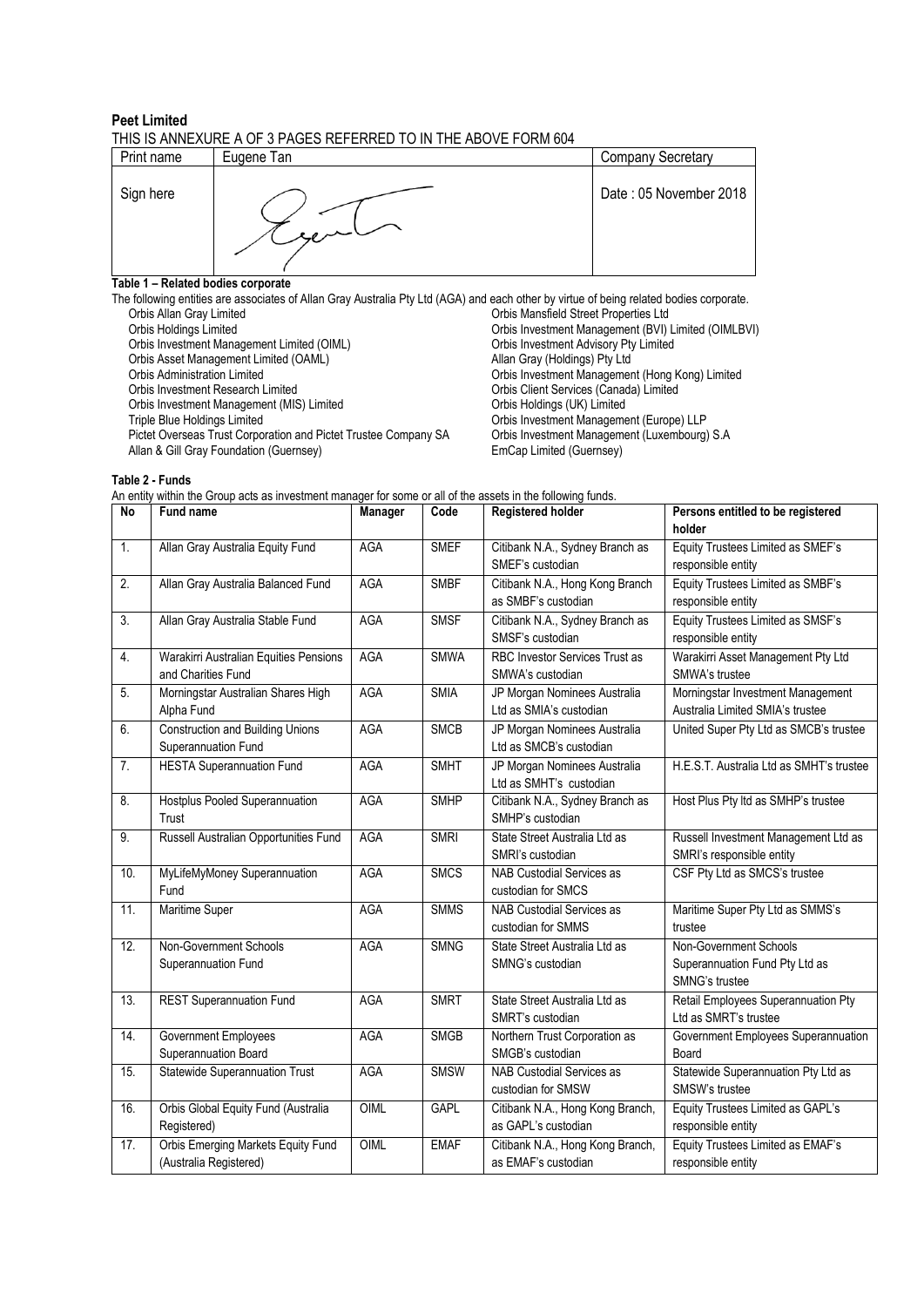| <b>No</b>         | Fund name                                   | Manager | Code        | <b>Registered holder</b>         | Persons entitled to be registered |
|-------------------|---------------------------------------------|---------|-------------|----------------------------------|-----------------------------------|
|                   |                                             |         |             |                                  | holder                            |
| 18.               | Orbis Global Equity LE Fund                 | AGA     | <b>GALE</b> | Citibank N.A., Hong Kong Branch, | Equity Trustees Limited as GALE's |
|                   | (Australia Registered)                      |         |             | as GALE's custodian              | responsible entity                |
| 19.               | Orbis Global Equity Fund Limited            | OIML    | <b>OGEF</b> | Citigroup Fund Services Canada,  | <b>OGEF</b>                       |
|                   |                                             |         |             | Inc (Citi Canada) as OGEF's      |                                   |
|                   |                                             |         |             | custodian                        |                                   |
| 20.               | Orbis Optimal SA Fund Limited               | OIML    | OSAP        | Citi Canada as OSAP's custodian  | OSAP                              |
| $\overline{21}$ . | Institutional Global Equity Fund            | OIML    | <b>IGEF</b> | Citi Canada as IGEF's custodian  | <b>IGEF</b>                       |
| 22.               | Orbis Optimal LP                            | OIML    | <b>OOLP</b> | Citi Canada as OOLP's custodian  | <b>OOLP</b>                       |
| 23.               | Orbis International Equity LP               | OIML    | <b>IELP</b> | Citi Canada as IELP's custodian  | <b>IELP</b>                       |
| 24.               | Orbis Institutional Global Equity LP        | OIML    | OGLP        | Citi Canada as OGLP's custodian  | OGLP                              |
| 25.               | Orbis Institutional International Equity    | OIML    | ONLP        | Citi Canada as ONLP's custodian  | ONLP                              |
|                   | LP                                          |         |             |                                  |                                   |
| 26.               | Orbis Institutional U.S. Equity LP          | OIML    | <b>USLP</b> | Citi Canada as USLP's custodian  | <b>USLP</b>                       |
| 27.               | <b>Orbis Institutional Emerging Markets</b> | OIML    | <b>EMLP</b> | Citi Canada as EMLP's custodian  | <b>EMLP</b>                       |
|                   | Equity LP                                   |         |             |                                  |                                   |
| 28.               | Orbis SICAV - Global Equity Fund            | OIML    | <b>SGPL</b> | Citibank International plc       | <b>SGPL</b>                       |
|                   |                                             |         |             | (Luxembourg Branch) (Citi Lux)   |                                   |
|                   |                                             |         |             | as SGPL's custodian              |                                   |
| 29.               | Orbis SICAV - Asia- Ex Japan Fund           | OIML    | <b>XJPL</b> | Citi Lux as XJPL's custodian     | <b>XJPL</b>                       |
| 30.               | Orbis SICAV - Global Balanced Fund          | OIML    | <b>GBSA</b> | Citi Lux as GBSA's custodian     | <b>GBSA</b>                       |
| 31.               | Orbis SICAV - International Equity          | OIML    | <b>SNPL</b> | Citi Lux as SNPL's custodian     | <b>SNPL</b>                       |
| 32.               | Orbis OEIC Global Equity Fund               | OIML    | <b>UKGE</b> | Citi Lux as UKGE's custodian     | <b>UKGE</b>                       |
| 33.               | Orbis Institutional Global Equity           | OIML    | <b>OGEO</b> | Citi Canada as OGEO's custodian  | <b>OGEO</b>                       |
|                   | (OFO)                                       |         |             |                                  |                                   |

## **Table 3 – Change in relevant interest**

| <b>Trade Date</b>      | <b>Reference Code</b> | Action | No of security | <b>Consideration</b> |
|------------------------|-----------------------|--------|----------------|----------------------|
| 17 Oct 18 to 01 Nov 18 | <b>SMBF</b>           | Buy    | 53,951         | \$57,961             |
| 17 Oct 18 to 01 Nov 18 | <b>SMCB</b>           | Buy    | 1,492,896      | \$1,581,335          |
| 16 Aug 18 to 01 Nov 18 | <b>SMEF</b>           | Buy    | 3,274,264      | \$3,562,162          |
| 17 Oct 18 to 01 Nov 18 | <b>SMHP</b>           | Buy    | 799,888        | \$849,296            |
| 17 Oct 18 to 01 Nov 18 | <b>SMHT</b>           | Buy    | 643,060        | \$681,154            |
| 17 Oct 18 to 01 Nov 18 | <b>SMIA</b>           | Buy    | 81,708         | \$86,821             |
| 17 Oct 18 to 01 Nov 18 | <b>SMRI</b>           | Buy    | 171,875        | \$182,366            |
| 17 Oct 18 to 01 Nov 18 | <b>SMRT</b>           | Buy    | 1,146,671      | \$1,218,436          |
| 17 Oct 18 to 01 Nov 18 | <b>SMSF</b>           | Buy    | 231,229        | \$247,636            |
| 01 Nov 18              | <b>SMSW</b>           | Buy    | 35,728         | \$37,514             |
| 01 Nov 18              | <b>SMWA</b>           | Buy    | 9,646          | \$10,128             |
|                        | Total                 |        | 7,940,916      | \$8,514,809          |

All trades on market unless otherwise advised